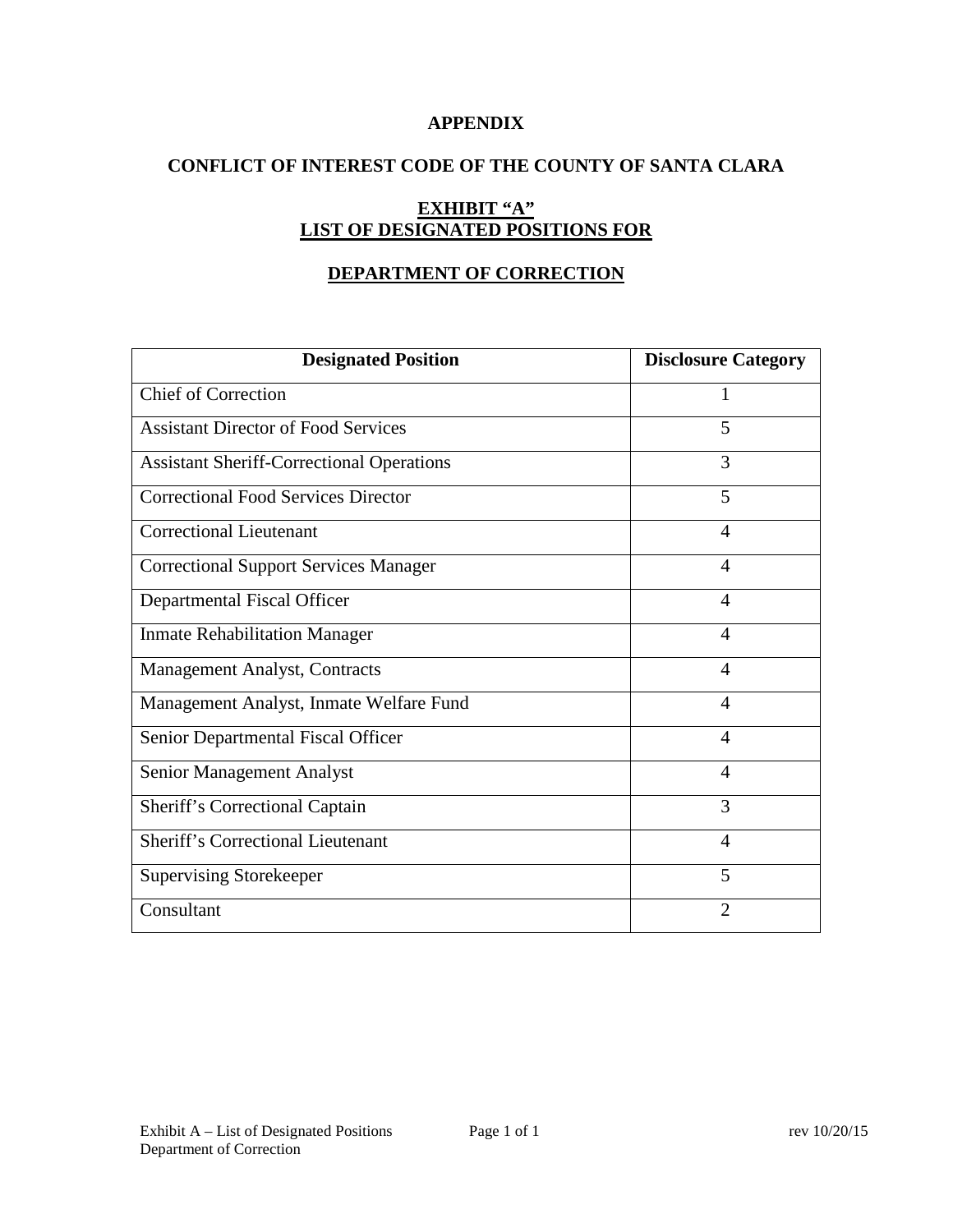#### **APPENDIX**

### **CONFLICT OF INTEREST CODE OF THE COUNTY OF SANTA CLARA**

## **EXHIBIT "B" DISCLOSURE CATEGORIES FOR**

# **DEPARTMENT OF CORRECTION**

Pursuant to the County of Santa Clara's Conflict of Interest Code, Disclosure Categories 1 and 2 shall read as follows for all Code Agencies.

**Disclosure Category 1:** Persons in this category shall disclose:

(1) all investments in, business positions in, and income (including gifts, loans and travel payments) from:

(a) all sources that provide, plan to provide, or have provided in the last two years, facilities, goods, software, hardware, or related technology, equipment, vehicles, machinery or services, including training or consulting services, to the County;

(b) all sources that are subject to the regulatory, monitoring, investigatory, enforcement, valuation, certification, permit or licensing authority of, or have an application for a license, permit or certificate pending before, the County;

(c) all sources that receive, are planning to apply to receive, or have received in the last two years, grants or other monies from or through the County; and sources that receive referrals to provide assessments and/or treatments that are required or recommended by the County; and

(2) all interests in real property in the County of Santa Clara located entirely or partly within the County, or within two miles of County boundaries, or of any land owned or used by the County.

**Disclosure Category 2:** Each Consultant shall disclose: (1) all investments in, business positions in, and income (including gifts, loans and travel payments) from: (a) all sources that provide, plan to provide, or have provided in the last two years, facilities, goods, software, hardware, or related technology, equipment, vehicles, machinery or services, including training or consulting services, to the County; (b) all sources that are subject to the regulatory, monitoring, investigatory, enforcement, valuation, certification, permit or licensing authority of, or have an application for a license, permit or certificate pending before, the County; (c) all sources that receive, are planning to apply to receive, or have received in the last two years, grants or other monies from or through the County; and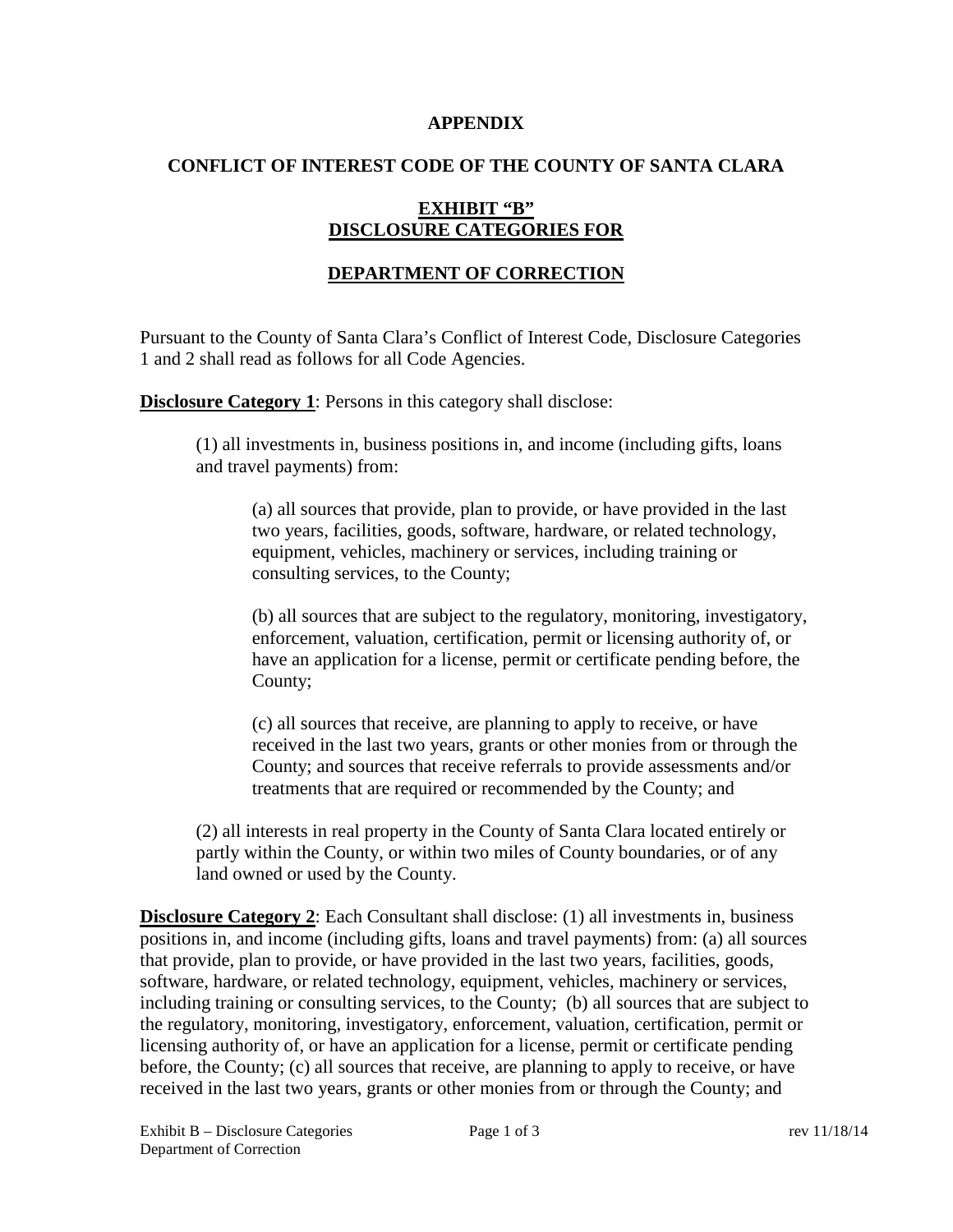sources that receive referrals to provide assessments and/or treatments that are required or recommended by the County; and (2) all interests in real property in the County of Santa Clara located entirely or partly within the County, or within two miles of County boundaries, or of any land owned or used by the County, subject to the following limitation: the Code Agency for which a consultant works may determine in writing, following approval by County Counsel as to form and legality, that the particular consultant is hired to perform a range of duties that is limited in scope and, thus, is not required to comply with the full disclosure requirements described above, but instead must comply with more tailored disclosure requirements specific to that consultant. Such a determination shall include a description of the consultant's duties and, based upon that description, a statement of the extent of disclosure requirements.

In addition to the above two categories, the Department of Correction shall have the following categories:

**Disclosure Category 3:** Persons in this category shall disclose:

(1) all investments in, business positions in, and income (including gifts, loans and travel payments) from:

(a) all sources that provide, plan to provide, or have provided in the last two years, facilities, goods, software, hardware, or related technology, equipment, vehicles, machinery or services, including training or consulting services, to the Department of Correction or the Office of the Sheriff;

(b) all sources that receive, are planning to apply to receive, or have received in the last two years, grants or other monies (i) from or through the Department of Correction or the Office of the Sheriff, or (ii) from or through the County related to the work of the Department of Correction or the Office of the Sheriff; and

(2) all interests in real property in the County of Santa Clara located entirely or partly within the County, or within two miles of County boundaries, or of any land owned or used by the County.